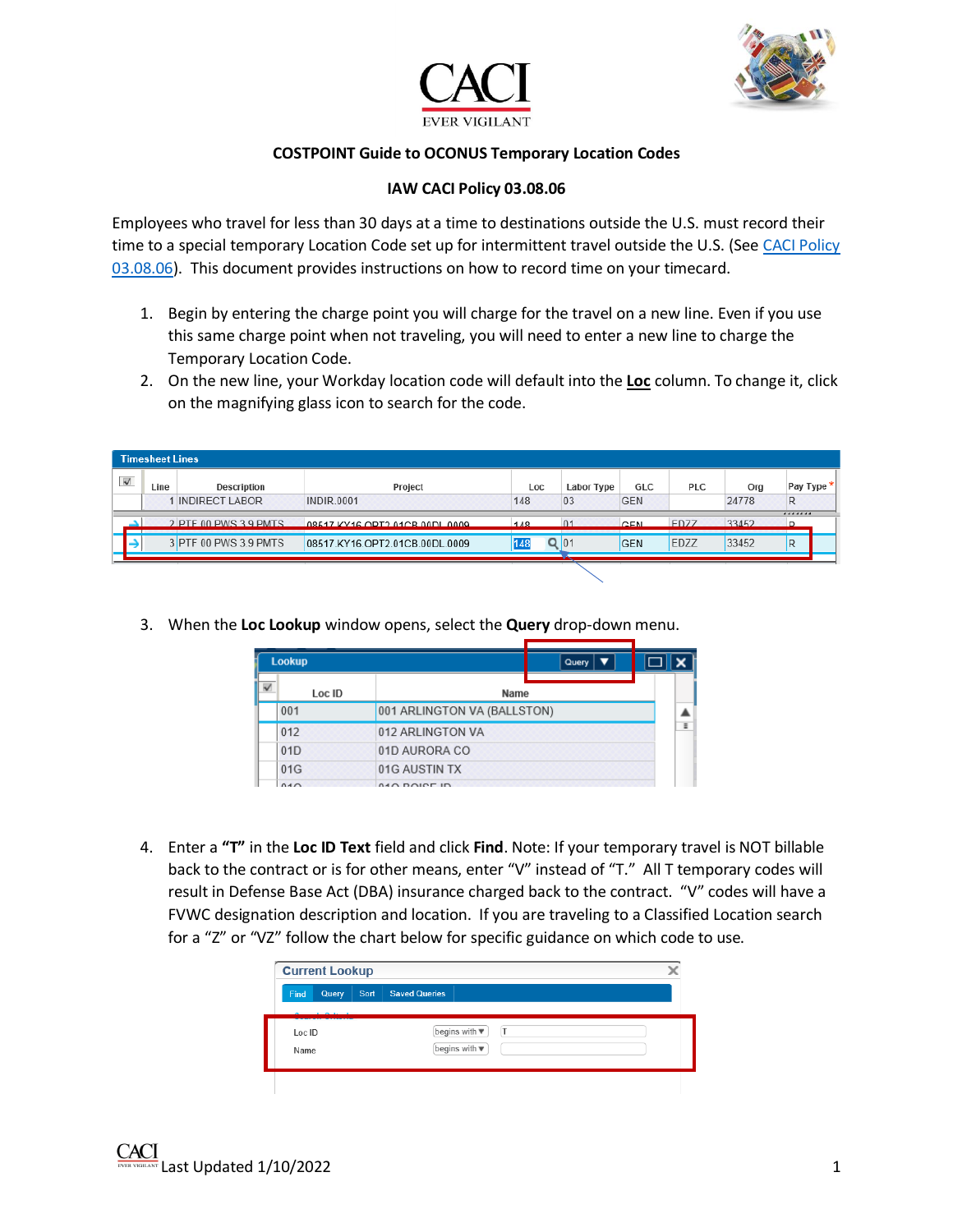



**5. Classified Travel Codes (Z and V codes): If you are traveling to a classified location, follow the chart explanation below to determine the appropriate code use:** 

| Code       | <b>Description</b>                                                                      | <b>Use Explanation</b>                                                                                                                                                                                                                                                                                                                                                                                                                                                                                                                                                                                           |
|------------|-----------------------------------------------------------------------------------------|------------------------------------------------------------------------------------------------------------------------------------------------------------------------------------------------------------------------------------------------------------------------------------------------------------------------------------------------------------------------------------------------------------------------------------------------------------------------------------------------------------------------------------------------------------------------------------------------------------------|
| <b>ZZA</b> | CLASS Sole Low Risk DBA<br>Foreign Travel NonDoD                                        | This code is used for a specific Non-DOD classified<br>customer. It should be used for classified locations that<br>fall under LOW risk and associated with the classified<br>customer. This is a separate DBA policy associated<br>with the customer and contract requires a sole source<br>carrier. If Hazard and Danger pay are not included, use<br>LOW risk. There is no Insurance charged back "rate"<br>difference for use of ZZA or ZZB for the Sole policy.                                                                                                                                             |
| ZZB        | CLASS Sole High Risk DBA<br>Foreign Travel NonDoD                                       | This code is used for a specific Non-DOD classified<br>customer. It should be used for classified locations that<br>fall under <b>HIGH</b> risk and associated with the classified<br>customer. This is a separate policy associated with the<br>customer and contract requires a sole source carrier.<br><b>HIGH</b> risk should be selected when Hazard and Danger<br>pay are implemented in the travel or assignment.<br>There is no Insurance charged back "rate" difference<br>for use of ZZA or ZZB. There is no Insurance charged<br>back "rate" difference for use of ZZA or ZZB for the<br>Sole policy. |
| <b>ZZC</b> | <b>CLASS OCONUS to CONUS</b><br>Non-DBA Travel (CONUS<br>time non-chargeable to<br>DBA) | This is a rare use code, it is used when traveling to the<br>U.S. from an OCONUS location, to visit a classified<br>customer in a classified CONUS location. This time is<br>NOT chargeable to the DBA policy.                                                                                                                                                                                                                                                                                                                                                                                                   |
| ZZD        | CLASS Low Risk <b>DBA</b> Foreign<br>Travel                                             | This code is used for all U.S. Government contracts<br>other than the "classified customer." Use code when<br>traveling to classified location, but customer is not<br>classifed, and contract does not require a sole source<br>carrier. Classified location is LOW risk. If Hazard and<br>Danger pay are not included, use LOW risk.                                                                                                                                                                                                                                                                           |
| <b>ZZE</b> | <b>CLASS High Risk DBA</b><br>Foreign Travel                                            | This code is used for all U.S. Government contracts<br>other than the "classified customer." Use code when<br>traveling to classified location, but customer is not<br>classifed, and contract does not require a sole source<br>carrier. Classified location is HIGH risk. HIGH risk<br>should be selected when Hazard and Danger pay are<br>implemented in the travel or assignment.                                                                                                                                                                                                                           |
| <b>VZA</b> | <b>CLASS Sole Low Risk FVWC</b><br>Foreign Travel NonDoD                                | Travel to classified location in support of classified<br>customer, but travel is not chargable back to the<br>contract (i.e. indirect) LOW Risk Location. If Hazard<br>and Danger pay are not included, use LOW risk.                                                                                                                                                                                                                                                                                                                                                                                           |
| <b>VZB</b> | CLASS Sole High Risk FVWC<br>Foreign Travel NonDoD                                      | Travel to classified location in support of classified<br>customer, but travel is not chargeable back to the<br>contract (i.e. indirect). HIGH Risk Location. HIGH risk<br>should be selected when Hazard and Danger pay are<br>implemented in the travel or assignment.                                                                                                                                                                                                                                                                                                                                         |
| <b>VZD</b> | <b>CLASS Low Risk FVWC</b><br>Foreign Travel                                            | This code is used for all U.S. Government contracts<br>other than the "classified customer." Use code when                                                                                                                                                                                                                                                                                                                                                                                                                                                                                                       |

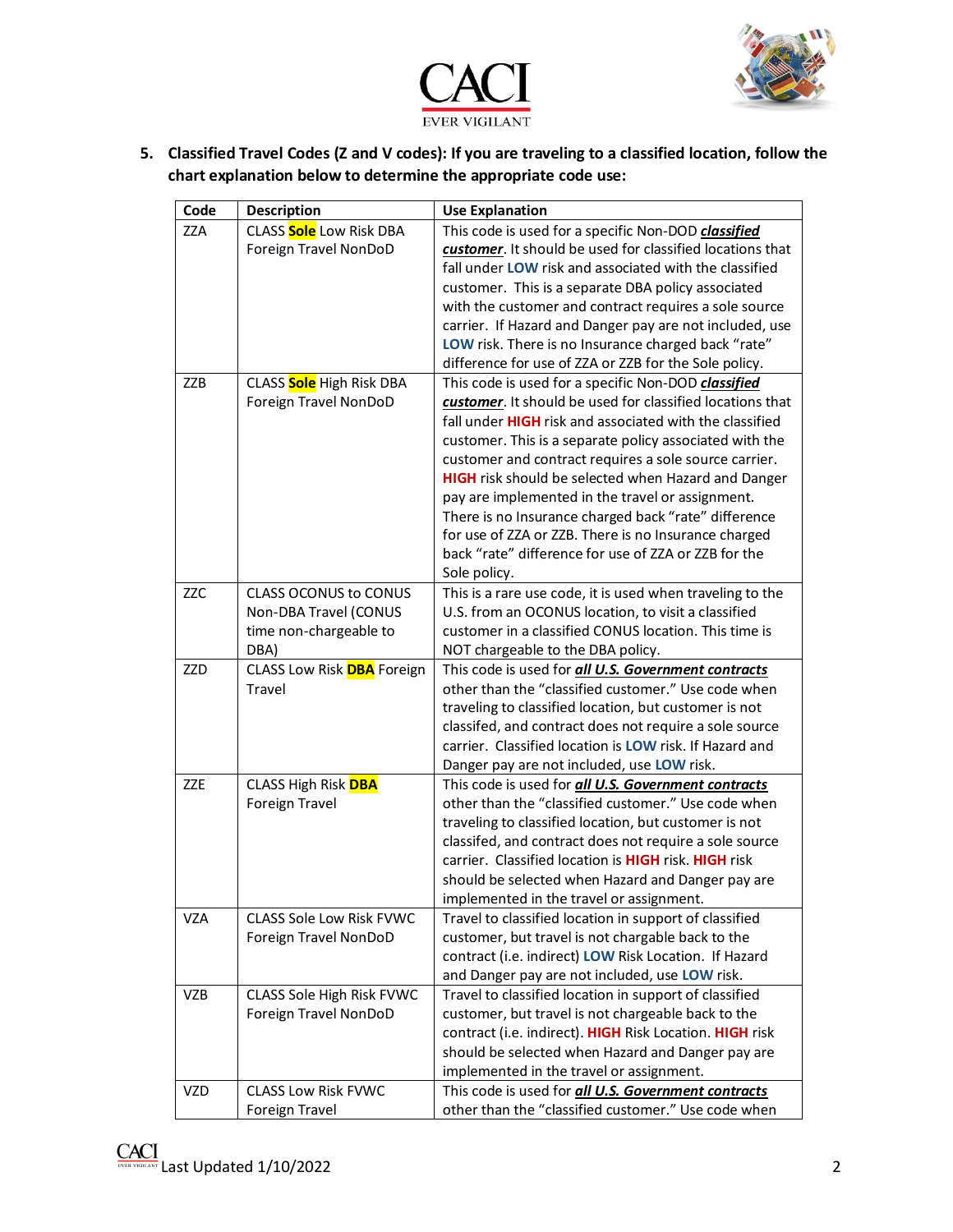



|            |                                        | traveling to classified location, but customer is not<br>classifed, and travel is not chargeable back to the<br>contract (i.e. Indirect). Classified location is LOW risk. If<br>Hazard and Danger pay are not included, use LOW risk.                                                                                                                                                                      |
|------------|----------------------------------------|-------------------------------------------------------------------------------------------------------------------------------------------------------------------------------------------------------------------------------------------------------------------------------------------------------------------------------------------------------------------------------------------------------------|
| <b>VZE</b> | CLASS High Risk FVWC<br>Foreign Travel | This code is used for all U.S. Government contracts<br>other than the "classified customer." Use code when<br>traveling to classified location, but customer is not<br>classifed, and travel is not chargeable back to the<br>contract (i.e. Indirect). Classified location is HIGH risk.<br><b>HIGH</b> risk should be selected when Hazard and Danger<br>pay are implemented in the travel or assignment. |

**If you have any questions about when to use the appropriate country TDY (T), FVWC (V), or Classified (Z or VZ) code, contac[t CorporateInsurance@caci.com](mailto:CorporateInsurance@caci.com) and [InternationalBusOps@caci.com](mailto:InternationalBusOps@caci.com) for assistance.** 

**6.** The **Lookup Window** will display. All Temporary Location Codes for International travel will be displayed. **Note**: The Query Button is also Yellow to advise you are reviewing a selection. **Highlight the row** and **Select** the location code with the **(TDY) discriminator** in the description associated with the country relevant to your travel. Do not select a non-TDY Loc code. If travel is not associated with contract and you will be "working" from an alternative location following pre-approval requirements, select the **(FVWC) discriminator** associated with the relevant country.

| $\overline{\mathbf{v}}$ | Loc ID |                                 | Name   |        |          |
|-------------------------|--------|---------------------------------|--------|--------|----------|
| <b>TAH</b>              |        | TAH (TDY AFGHANISTAN)           |        |        |          |
| <b>TAI</b>              |        | TAI (TDY AUSTRALIA)             |        |        |          |
| TAJ                     |        | TAJ (TDY BAHRAIN)               |        |        | $\equiv$ |
| <b>TAK</b>              |        | TAK (TDY BELARUS)               |        |        |          |
| <b>EXISTEN</b>          |        | <u> FALT TE TE TANGE EN TAN</u> |        |        |          |
| <b>TAM</b>              |        | TAM (TDY COLOMBIA)              |        |        |          |
| <b>TAN</b>              |        | TAN (TDY CUBA)                  |        |        |          |
| <b>TAO</b>              |        | TAO (TDY DJIBOUTI)              |        |        |          |
| <b>TAP</b>              |        | TAP (TDY EGYPT)                 |        |        |          |
| <b>TAQ</b>              |        | TAQ (TDY FRANCE)                |        |        |          |
| <b>TAR</b>              |        | TAR (TDY GERMANY)               |        |        |          |
| <b>TAS</b>              |        | TAS (TDY INDIA)                 |        |        |          |
| <b>TAT</b>              |        | TAT (TDY IRAQ)                  |        |        |          |
| TAU                     |        | TAU (TDY ITALY)                 |        |        |          |
| <b>TAV</b>              |        | TAV (TDY JAPAN)                 |        |        |          |
| <b>TAW</b>              |        | TAW (TDY JORDAN)                |        |        |          |
|                         |        |                                 | Select | Cancel |          |

**When searching T, V, or Z, the selection will display similar to below:**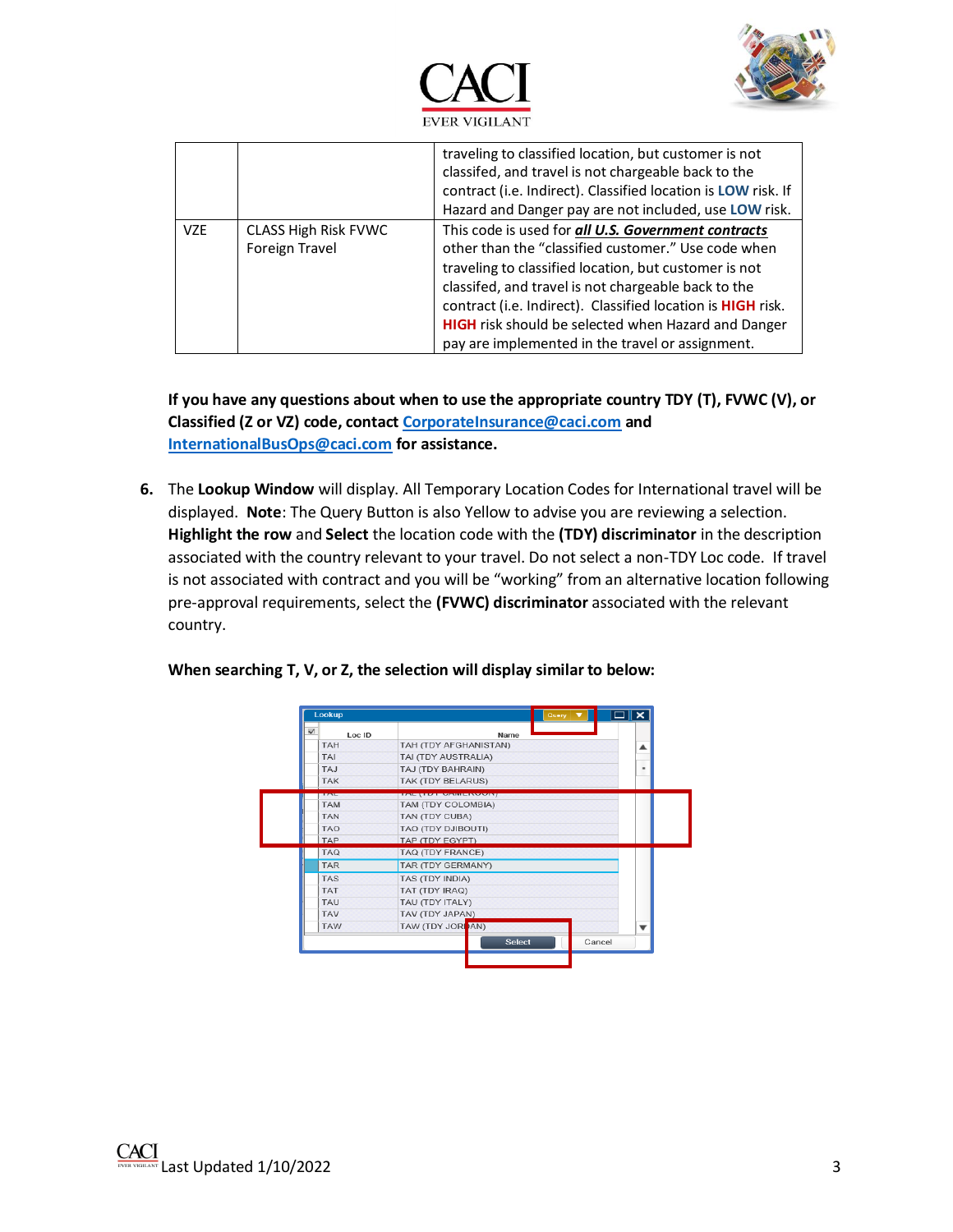



| $\overline{\mathbf{v}}$ | Loc ID     | <b>Name</b>                    |          |
|-------------------------|------------|--------------------------------|----------|
|                         | <b>VAA</b> | VAA (FVWC CANADA)              | ▴        |
|                         | <b>VAB</b> | <b>VAB (FVWC ISRAEL)</b>       | $\equiv$ |
|                         | <b>VAC</b> | VAC (FVWC KENYA)               |          |
|                         | <b>VAD</b> | VAD (FVWC NORWAY)              |          |
|                         | MAE.       | VAE (EVANC TA IIKISTAN)        |          |
|                         | <b>VAG</b> | VAG (FVWC - VIRGIN ISLANDS - U |          |
|                         | <b>VAH</b> | VAH (FVWC AFGHANISTAN)         |          |
|                         | VAI        | VAI (FVWC AUSTRALIA)           |          |
|                         | VA.I       | VAJ (FVWC BAHRAIN)             |          |
|                         | <b>VAK</b> | <b>VAK (FVWC BELARUS)</b>      |          |
|                         | VAL        | VAL (FVWC CAMEROON)            |          |
|                         | <b>VAM</b> | VAM (FVWC COLOMBIA)            |          |
|                         | <b>VAN</b> | VAN (FVWC CUBA)                |          |
|                         | <b>VAO</b> | VAO (FVWC DJIBOUTI)            |          |
|                         | <b>VAP</b> | VAP (FVWC EGYPT)               |          |
|                         | <b>VAO</b> | VAQ (FVWC   RANCE)             |          |



Your timecard will now have the Temporary Location Code associated with the country the work is being performed or associated with your pre-approved "alternative" work arrangement in instead of the default code:

|                         | Timesheet Lines |                       |                                |      |            |            |            |       |                |
|-------------------------|-----------------|-----------------------|--------------------------------|------|------------|------------|------------|-------|----------------|
| $\overline{\mathbf{v}}$ | Line            | Description           | Project                        | Loc  | Labor Type | GLC        | <b>PLC</b> | Org   | Pay Type *     |
|                         |                 | <b>INDIRECT LABOR</b> | <b>INDIR.0001</b>              | 148  | 03         | <b>GEN</b> |            | 24778 | R              |
|                         |                 |                       |                                |      |            |            |            |       |                |
|                         |                 | 2 PTF 00 PWS 3.9 PMTS | 08517.KY16.OPT2.01CB.00DL.0009 | 4.40 |            | <b>GEN</b> | EDZZ       | 33452 | R              |
|                         |                 | 3 PTF 00 PWS 3.9 PMTS | 08517.KY16.OPT2.01CB.00DL.0009 | TAR  |            | <b>GEN</b> | EDZZ       | 33452 | $\overline{R}$ |
|                         |                 |                       |                                |      |            |            |            |       |                |

If you worked Overtime, enter a separate charge point with the Overtime Pay Type, and then follow these instructions to select the Temporary Location Code for the overtime line. The entries will be similar to what is shown below with the OE line will be assigned the Temporary Location Code.